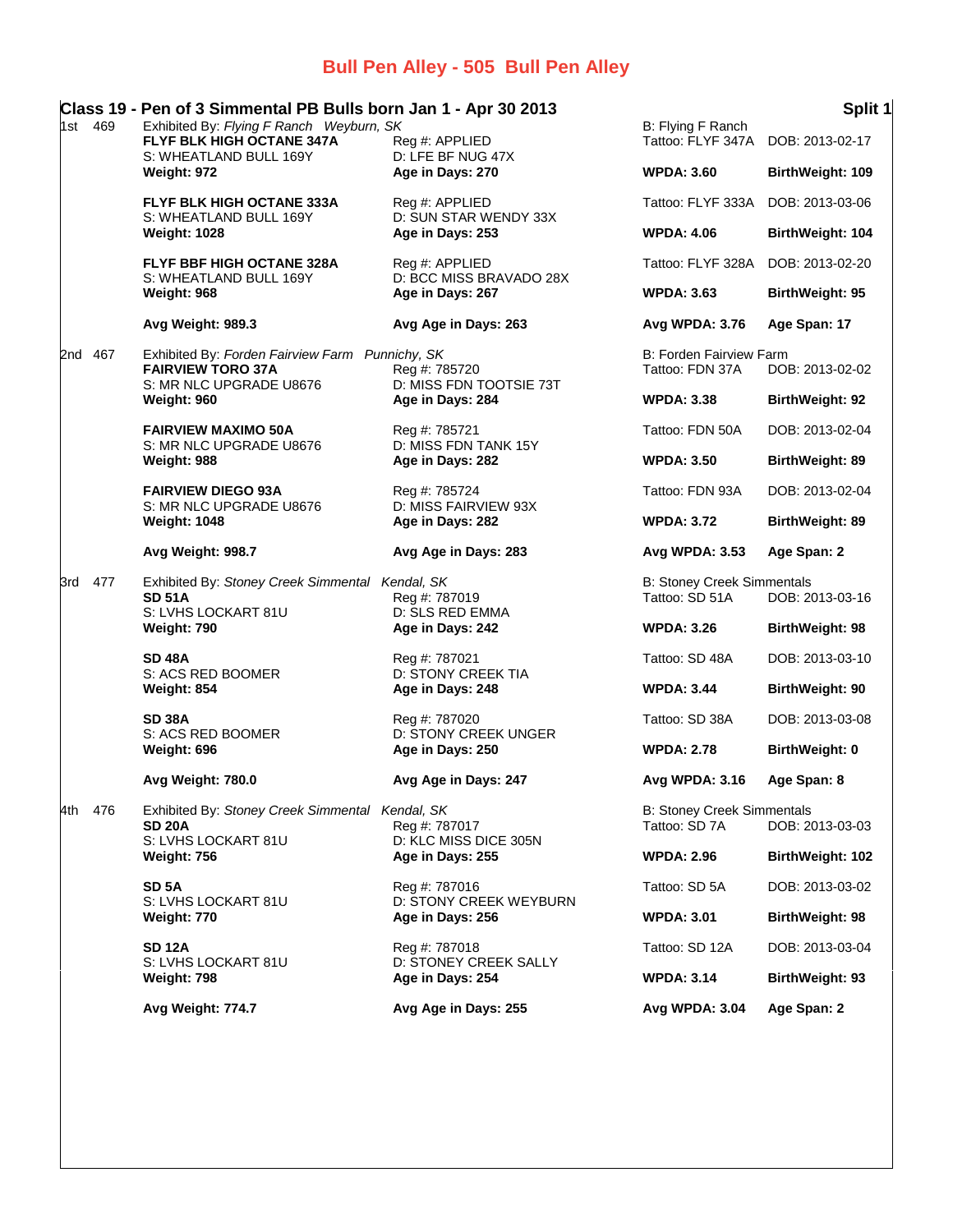|            |         | Class 19 - Pen of 3 Simmental PB Bulls born Jan 1 - Apr 30 2013                                                     |                                                                |                                                                  | Split 2                 |
|------------|---------|---------------------------------------------------------------------------------------------------------------------|----------------------------------------------------------------|------------------------------------------------------------------|-------------------------|
| 468<br>1st |         | Exhibited By: McIntosh Livestock Maymont, SK<br><b>MCINTOSH PRODIGY 29A</b>                                         | Reg #: 786016                                                  | <b>B: McIntosh Livestock</b><br>Tattoo: SBMC 29A DOB: 2013-01-23 |                         |
|            |         | S: NCB RED SUSPECT 30S<br><b>Weight: 1164</b>                                                                       | D: MISS R PLUS 8297U<br>Age in Days: 295                       | <b>WPDA: 3.95</b>                                                | <b>BirthWeight: 102</b> |
|            |         | <b>MCINTOSH PAY OFF 19A</b><br>S: NCB RED SUSPECT 30S                                                               | Reg #: 786013<br>D: MISS R PLUS 8297U                          | Tattoo: SBMC 19A                                                 | DOB: 2013-01-14         |
|            |         | <b>Weight: 1230</b>                                                                                                 | Age in Days: 304                                               | <b>WPDA: 4.05</b>                                                | BirthWeight: 99         |
|            |         | <b>MCINTOSH WILDCARD 9A</b><br>S: NCB COBRA 47Y                                                                     | Reg #: 783776<br>D: CROSSROAD WINFREY 349W                     | Tattoo: SBMC 9A                                                  | DOB: 2013-01-07         |
|            |         | <b>Weight: 1074</b>                                                                                                 | Age in Days: 311                                               | <b>WPDA: 3.45</b>                                                | BirthWeight: 92         |
|            |         | Avg Weight: 1156.0                                                                                                  | Avg Age in Days: 303                                           | Avg WPDA: 3.81                                                   | Age Span: 16            |
|            | 2nd 475 | Exhibited By: Pheasantdale Cattle Company Ltd. Balcarres, SK<br>PHEASANTDALE UPGRADE 23A<br>S: MR NLC UPGRADE U8676 | Reg #: 785693<br>D: PHEASANTDALE MS SHOW 196X                  | B: Pheasantdale Cattle Company Ltd.<br>Tattoo: PTS 23A           | DOB: 2013-01-04         |
|            |         | <b>Weight: 1096</b>                                                                                                 | Age in Days: 313                                               | <b>WPDA: 3.50</b>                                                | <b>BirthWeight: 86</b>  |
|            |         | PHEASANTDALE STOUT 150A<br>S: MR ISHEE SUPERSTOUT 014                                                               | Reg #: BPG786909<br>D: PHEASANTDALE MS 58S                     | Tattoo: PTS 50A                                                  | DOB: 2013-01-22         |
|            |         | <b>Weight: 1082</b>                                                                                                 | Age in Days: 295                                               | <b>WPDA: 3.67</b>                                                | BirthWeight: 106        |
|            |         | PHEASANTDALE AWESOME 214A<br>S: WHEATLAND BULL 932W                                                                 | Reg #: 785696<br>D: PHEASANTDALE STYLE 53T                     | Tattoo: PTS 214A                                                 | DOB: 2013-02-07         |
|            |         | <b>Weight: 1000</b>                                                                                                 | Age in Days: 279                                               | <b>WPDA: 3.58</b>                                                | BirthWeight: 102        |
|            |         | Avg Weight: 1059.3                                                                                                  | Avg Age in Days: 296                                           | Avg WPDA: 3.58                                                   | Age Span: 34            |
| 3rd -      | 474     | Exhibited By: Pheasantdale Cattle Company Ltd. Balcarres, SK<br>PHEASANTDALE MR FORCE 78A<br>S: MRL RED FORCE 12U   | Reg #: 785692<br>D: PHEASANTDALE TEEJAY 55Y                    | B: Pheasantdale Cattle Company Ltd.<br>Tattoo: PTS 78A           | DOB: 2013-01-11         |
|            |         | <b>Weight: 1006</b>                                                                                                 | Age in Days: 306                                               | <b>WPDA: 3.29</b>                                                | BirthWeight: 80         |
|            |         | PHEASANTDALE MR BUCK 60A<br>S: CROSSROAD BUCKSHOT 36W                                                               | Reg #: 785691<br>D: PHEASANTDALE MS 60T                        | Tattoo: PTS 60A                                                  | DOB: 2013-01-09         |
|            |         | Weight: 932                                                                                                         | Age in Days: 308<br>Reg #: 785690<br>D: PHEASANTDALE BARBIE 4U | <b>WPDA: 3.03</b>                                                | BirthWeight: 96         |
|            |         | PHEASANTDALE MR T-GUN 6A<br>S: TNT TOP GUN R244                                                                     |                                                                | Tattoo: PTS 6A                                                   | DOB: 2013-01-01         |
|            |         | <b>Weight: 1044</b>                                                                                                 | Age in Days: 316                                               | <b>WPDA: 3.30</b>                                                | BirthWeight: 96         |
|            |         | Avg Weight: 994.0                                                                                                   | Avg Age in Days: 310                                           | <b>Avg WPDA: 3.21</b>                                            | Age Span: 10            |
| 4th        | 466     | Exhibited By: Forden Fairview Farm Punnichy, SK<br><b>FAIRVIEW RAZOR 43A</b><br>S: SVS REDSTREAM 152S               | Reg #: 786211<br>D: MISS FDN TINA 36T                          | <b>B: Forden Fariview Farm</b><br>Tattoo: FDN 43A                | DOB: 2013-01-30         |
|            |         | <b>Weight: 1082</b>                                                                                                 | Age in Days: 287                                               | <b>WPDA: 3.77</b>                                                | BirthWeight: 0          |
|            |         | <b>FAIRVIEW RAMBO 19A</b><br>S: SVS REDSTREAM 152S                                                                  | Reg #: 786208<br>D: TRIPLE F SERING 27S                        | Tattoo: FDN 19A                                                  | DOB: 2013-01-29         |
|            |         | <b>Weight: 1004</b>                                                                                                 | Age in Days: 288                                               | <b>WPDA: 3.49</b>                                                | <b>BirthWeight: 0</b>   |
|            |         | <b>FAIRVIEW CHAOS 9A</b><br>S: DOUBLE BAR D LEGEND 87W                                                              | Reg #: 786201<br>D: FDN WHITNEY 90W                            | Tattoo: FDN 9A                                                   | DOB: 2013-02-18         |
|            |         | Weight: 948                                                                                                         | Age in Days: 268                                               | <b>WPDA: 3.54</b>                                                | <b>BirthWeight: 0</b>   |
|            |         | Avg Weight: 1011.3                                                                                                  | Avg Age in Days: 281                                           | Avg WPDA: 3.60                                                   | Age Span: 20            |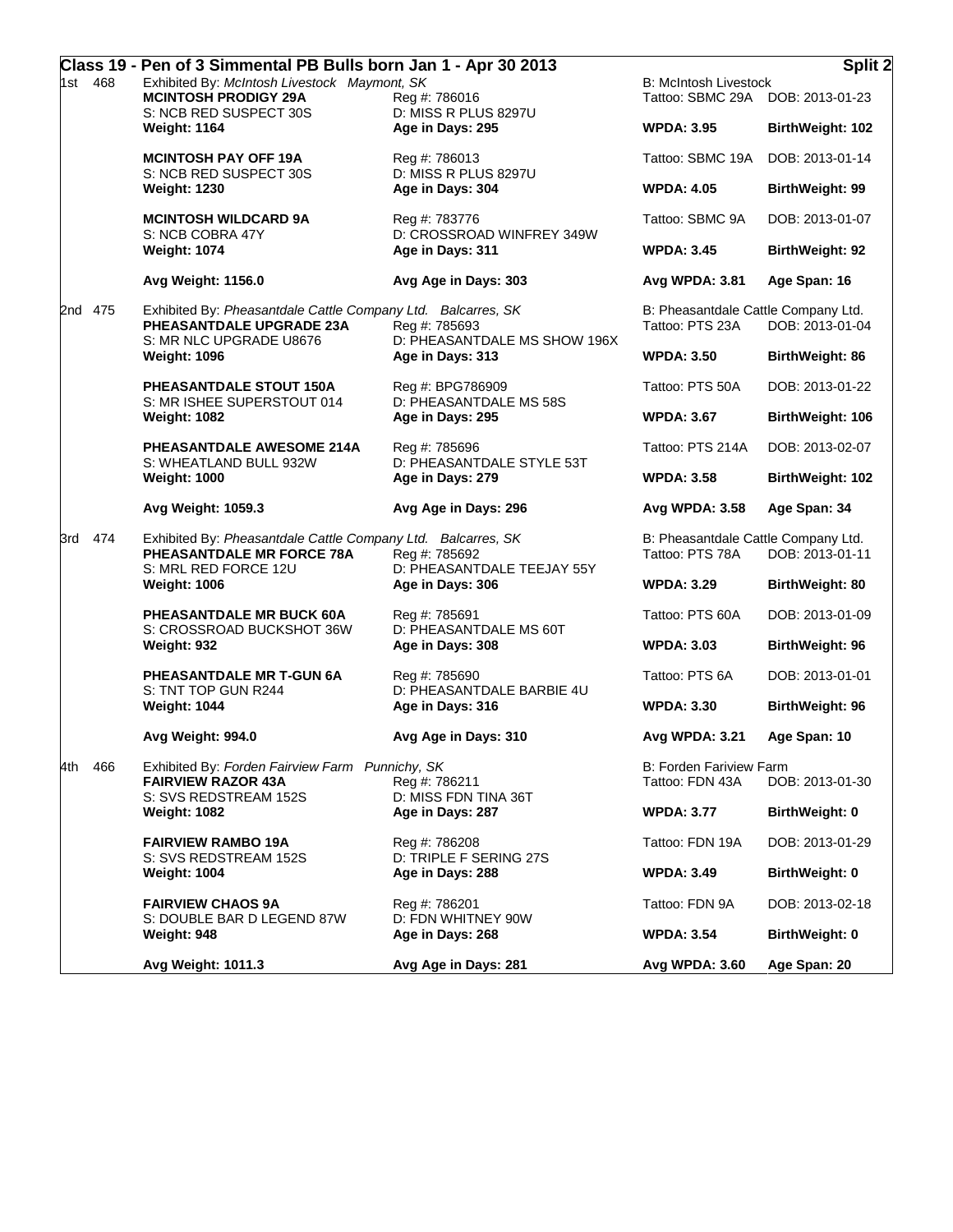| Class 21 - Grand Champion and Reserve Grand Champion Pen of |  |
|-------------------------------------------------------------|--|
| Simmental Bulls                                             |  |

|     |         | Avg Weight: 989.3                                                                                      | Avg Age in Days: 263                                        | Avg WPDA: 3.76                                                      | Age Span: 17            |
|-----|---------|--------------------------------------------------------------------------------------------------------|-------------------------------------------------------------|---------------------------------------------------------------------|-------------------------|
|     |         | S: WHEATLAND BULL 169Y<br>Weight: 968                                                                  | D: BCC MISS BRAVADO 28X<br>Age in Days: 267                 | <b>WPDA: 3.63</b>                                                   | BirthWeight: 95         |
|     |         | S: WHEATLAND BULL 169Y<br><b>Weight: 1028</b><br>FLYF BBF HIGH OCTANE 328A                             | D: SUN STAR WENDY 33X<br>Age in Days: 253<br>Reg #: APPLIED | Tattoo: FLYF 328A                                                   | DOB: 2013-02-20         |
|     |         |                                                                                                        |                                                             | <b>WPDA: 4.06</b>                                                   | <b>BirthWeight: 104</b> |
|     |         | <b>FLYF BLK HIGH OCTANE 333A</b>                                                                       | Age in Days: 270<br>Reg #: APPLIED                          | Tattoo: FLYF 333A                                                   | DOB: 2013-03-06         |
|     |         | Weight: 972                                                                                            |                                                             | <b>WPDA: 3.60</b>                                                   | BirthWeight: 109        |
| 2nd | 469     | Exhibited By: Flying F Ranch Weyburn, SK<br><b>FLYF BLK HIGH OCTANE 347A</b><br>S: WHEATLAND BULL 169Y | Reg #: APPLIED<br>D: LFE BF NUG 47X                         | B: Flying F Ranch<br>Tattoo: FLYF 347A                              | DOB: 2013-02-17         |
|     |         | Avg Weight: 1156.0                                                                                     | Avg Age in Days: 303                                        | Avg WPDA: 3.81                                                      | Age Span: 16            |
|     |         | <b>Weight: 1074</b>                                                                                    | Age in Days: 311                                            | <b>WPDA: 3.45</b>                                                   | <b>BirthWeight: 92</b>  |
|     |         | <b>MCINTOSH WILDCARD 9A</b><br>S: NCB COBRA 47Y                                                        | Reg #: 783776<br>D: CROSSROAD WINFREY 349W                  | Tattoo: SBMC 9A                                                     | DOB: 2013-01-07         |
|     |         | <b>Weight: 1230</b>                                                                                    | Age in Days: 304                                            | <b>WPDA: 4.05</b>                                                   | BirthWeight: 99         |
|     |         | <b>MCINTOSH PAY OFF 19A</b><br>S: NCB RED SUSPECT 30S                                                  | Reg #: 786013<br>D: MISS R PLUS 8297U                       | Tattoo: SBMC 19A                                                    | DOB: 2013-01-14         |
|     |         | <b>Weight: 1164</b>                                                                                    | Age in Days: 295                                            | <b>WPDA: 3.95</b>                                                   | BirthWeight: 102        |
|     | 1st 468 | Exhibited By: McIntosh Livestock Maymont, SK<br><b>MCINTOSH PRODIGY 29A</b><br>S: NCB RED SUSPECT 30S  | Reg #: 786016<br>D: MISS R PLUS 8297U                       | <b>B: McIntosh Livestock</b><br>Tattoo: SBMC 29A<br>DOB: 2013-01-23 |                         |
|     |         | JIIIIIII GIILAI DUIIS                                                                                  |                                                             |                                                                     |                         |

## **Class 28 - Pen of 3 Angus PB Bulls Born Jan 1 - Apr 30 2013 Split 1**

1st 473 Exhibited By: *Bryces Bar B Ranch Ltd. & W. Shaun Bryce Arcola, SK* B: Bryces Bar B RanchLtd &W Shaun

Bryce<br>Tattoo: JBR 35A **BAR B XCITEMENT 35A** Reg #: 1751930 **Reg 35A** Tattoo: JBR 35A DOB: 2013-02-22 S: YOUNGDALE XCEPTION 12X D: BAR B LADY 1U **Weight: 878 Age in Days: 264 WPDA: 3.33 BirthWeight: 89 BAR B XCEPTION 27A** Reg #: 1751925 Tattoo: JBR 27A DOB: 2013-02-18 S: YOUNGDALE XCEPTION 12X D: BAR B ERICA 13Y **Weight: 974 Age in Days: 268 WPDA: 3.63 BirthWeight: 85 BAR B IRON WOLF 44A** Reg #: 1751933 Tattoo: JBR 44A DOB: 2013-02-26 S: YOUNGDALE XCEPTION 12X D: BAR B BLACKCAP 26Y **Weight: 966 Age in Days: 260 WPDA: 3.72 BirthWeight: 90 Avg Weight: 939.3 Avg Age in Days: 264 Avg WPDA: 3.56 Age Span: 8** 2nd 470 Exhibited By: *WRAZ Red Angus Wawota, SK* B: Phil Birnie Tattoo: WRAZ 114A DOB: 2013-03-19 S: DMM CREED 75W D: RED WRAZ SEREBL 57W **Weight: 848 Age in Days: 239 WPDA: 3.55 BirthWeight: 118 RED WRAZ SORCERER 95A** Reg #: 1748051 Restail of the Tattoo: WRAZ 95A DOB: 2013-03-10<br>S: RED SOO LINE GLADIATOR 5413 D: RED KMAC SEREBL 760T S: RED SOO LINE GLADIATOR 5413 **Weight: 890 Age in Days: 248 WPDA: 3.59 BirthWeight: 94 RED WRAZ SPIRIT 32A** Reg #: 1748040 Tattoo: WRAZ 32A DOB: 2013-02-13 S: RED BRYLOR JKC GHOST RIDER 108Y D: RED SSS BLOCKANNA 23U **Weight: 900 Age in Days: 273 WPDA: 3.30 BirthWeight: 83 Avg Weight: 879.3 Avg Age in Days: 253 Avg WPDA: 3.47 Age Span: 34**

## **Split 0**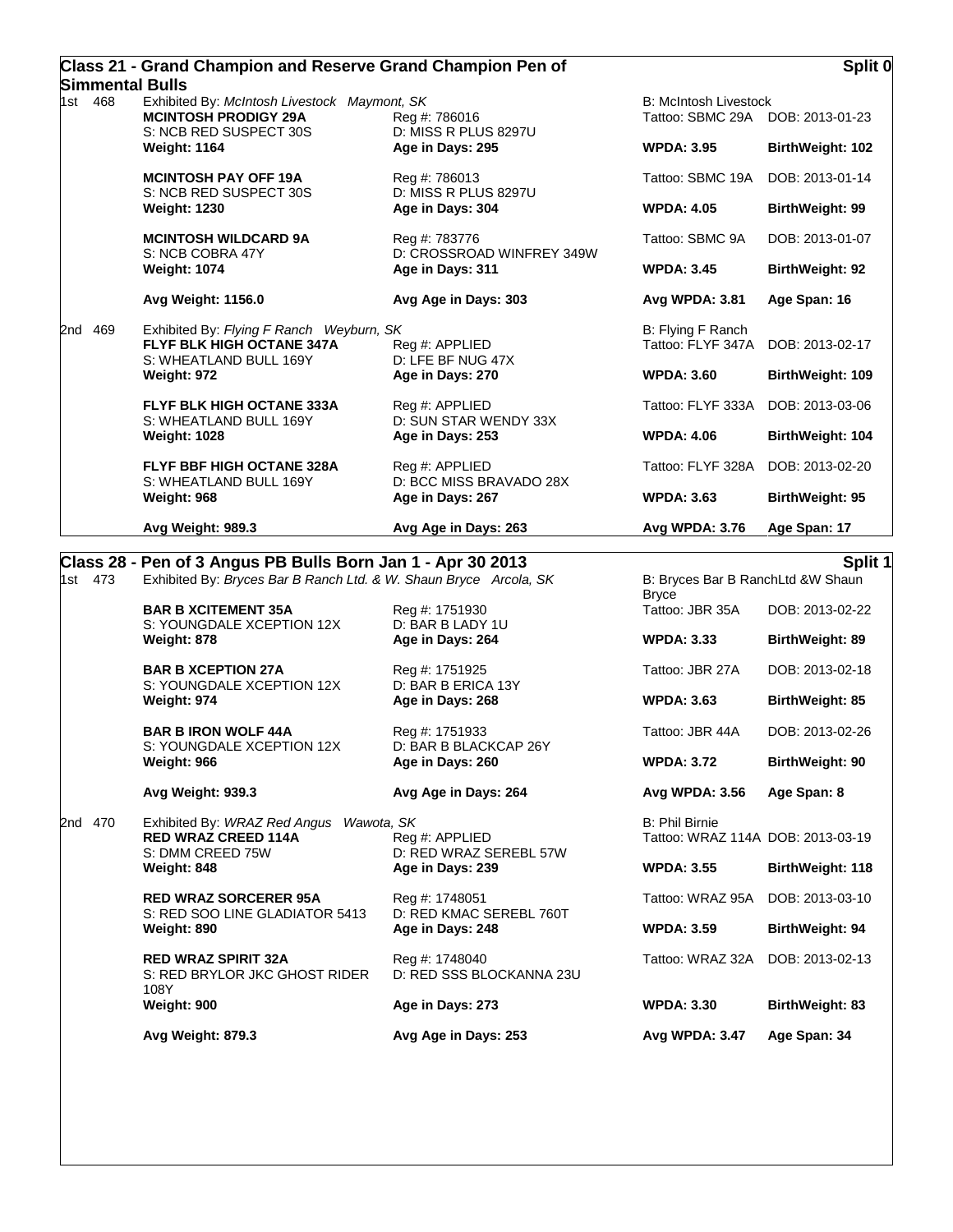|  | 3rd 479 | Exhibited By: U6 Livestock Wynyard, SK<br><b>RED U6 REACTION 35A</b>                                               | Reg #: 1730840                                              | <b>B: U6 Livestock</b><br>Tattoo: USX 35A  | DOB: 2013-01-20        |
|--|---------|--------------------------------------------------------------------------------------------------------------------|-------------------------------------------------------------|--------------------------------------------|------------------------|
|  |         | S: RED COCKBURN RIBEYE 426W<br>Weight: 928                                                                         | D: RED U6 MINOLA 24U<br>Age in Days: 297                    | <b>WPDA: 3.12</b>                          | <b>BirthWeight: 91</b> |
|  |         | <b>RED U6 T-ROY 33A</b><br>S: RED COCKBURN RIBEYE 426W                                                             | Reg #: 1731636                                              | Tattoo: USX 33A                            | DOB: 2013-01-19        |
|  |         | Weight: 882                                                                                                        | D: RED U6 DELANEY 56U<br>Age in Days: 298                   | <b>WPDA: 2.96</b>                          | <b>BirthWeight: 86</b> |
|  |         | <b>RED U6 RESOLUTION 25A</b><br>S: RED COCKBURN RIBEYE 426W<br>Weight: 866                                         | Reg #: 1730839<br>D: RED U6 SAMARIA 11K<br>Age in Days: 303 | Tattoo: USX 25A                            | DOB: 2013-01-14        |
|  |         |                                                                                                                    |                                                             | <b>WPDA: 2.86</b>                          | <b>BirthWeight: 89</b> |
|  |         | Avg Weight: 892.0                                                                                                  | Avg Age in Days: 299                                        | <b>Avg WPDA: 2.98</b>                      | Age Span: 6            |
|  | 471     | Exhibited By: Hunt, Terry & Stacey Rose Valley, SK<br><b>RED T&amp;S RIBEYE 35A</b><br>S: RED COCKBURN RIBEYE 346U | Reg #: 1731679<br>D: RED T&S KARA 38W                       | B: Terry & Stacey Hunt<br>Tattoo: TSH 35A  | DOB: 2013-02-09        |
|  |         | Weight: 866                                                                                                        | Age in Days: 277                                            | <b>WPDA: 3.13</b>                          | BirthWeight: 93        |
|  |         | <b>RED T&amp;S RIBEYE 34A</b><br>S: RED COCKBURN RIBEYE 346U                                                       | Reg #: 1731677<br>D: RED T&S ROSA 6W                        | Tattoo: TSH 34A                            | DOB: 2013-02-08        |
|  |         | Weight: 816                                                                                                        | Age in Days: 278                                            | <b>WPDA: 2.94</b>                          | BirthWeight: 91        |
|  |         | <b>RED T&amp;S RIBEYE 25A</b><br>S: RED COCKBURN RIBEYE 346U                                                       | Reg #: 1731672<br>D: RED T&S HART 36T                       | Tattoo: TSH 25A                            | DOB: 2013-02-05        |
|  |         | Weight: 842                                                                                                        | Age in Days: 281                                            | <b>WPDA: 3.00</b>                          | BirthWeight: 94        |
|  |         | Avg Weight: 841.3                                                                                                  | Avg Age in Days: 279                                        | <b>Avg WPDA: 3.02</b>                      | Age Span: 4            |
|  |         |                                                                                                                    |                                                             |                                            |                        |
|  |         | Class 28 - Pen of 3 Angus PB Bulls Born Jan 1 - Apr 30 2013                                                        |                                                             |                                            | Split 2                |
|  | 1st 472 | Exhibited By: Remitall Farms Inc. Olds, AB<br><b>REMITALL F VOYAGEUR 44A</b>                                       | Reg #: 1727166                                              | <b>B: Remitall Farms</b><br>Tattoo: GR 44A | DOB: 2013-01-21        |
|  |         | S: REMITALL F ODYSSEY 67X<br><b>Weight: 1074</b>                                                                   | D: REMINGTON JET 67U<br>Age in Days: 296                    | <b>WPDA: 3.63</b>                          | BirthWeight: 0         |
|  |         | <b>REMITALL F RECRUIT 43A</b><br>S: SAV 707 RITO 9969                                                              | Reg #: 1727165                                              | Tattoo: GR 43A                             | DOB: 2013-01-21        |
|  |         | <b>Weight: 1030</b>                                                                                                | D: BROOKMORE LENLOCK 51T<br>Age in Days: 296                | <b>WPDA: 3.48</b>                          | BirthWeight: 0         |
|  |         | <b>REMITALL R REACTOR 40A</b>                                                                                      | Reg #: 1727163                                              | Tattoo: GR 40A                             | DOB: 2013-01-20        |
|  |         | S: SAV 707 RITO 9969<br><b>Weight: 1082</b>                                                                        | D: LLB NELLIE PRIDE 229U<br>Age in Days: 297                | <b>WPDA: 3.64</b>                          | <b>BirthWeight: 0</b>  |
|  |         | Avg Weight: 1062.0                                                                                                 | Avg Age in Days: 296                                        | Avg WPDA: 3.58                             | Age Span: 1            |
|  | 2nd 478 | Exhibited By: Crescent Creek Angus Goodeve, SK<br><b>CRESCENT CREEK RITO 145A</b>                                  | Reg #: 1759300                                              | <b>B: Wes Olynyk</b><br>Tattoo: WOS 145A   | DOB: 2013-03-01        |
|  |         | S: MC CUMBER 8R101 RITO 1136<br>Weight: 912                                                                        | D: CRESCENT CREEK ROSEBUD 4U<br>Age in Days: 257            | <b>WPDA: 3.55</b>                          | BirthWeight: 86        |
|  |         | <b>CRESCENT CREEK ENTREPENEUR</b>                                                                                  | Reg #: 1759306                                              | Tattoo: DTZ 105A                           | DOB: 2013-02-15        |
|  |         | 105A<br>S: MC CUMBER 8R101 RITO 1136<br>Weight: 936                                                                | D: CRESCENT CREEK HEROINE 119U<br>Age in Days: 271          | <b>WPDA: 3.45</b>                          | BirthWeight: 0         |
|  |         | <b>CRESCENT CREEK 0206CHISUM 43A</b>                                                                               | Reg #: 1738029                                              | Tattoo: KOS 43A                            | DOB: 2013-01-30        |
|  |         | S: S CHISUM 0206<br><b>Weight: 1040</b>                                                                            | D: CRESCENT CREEK STUMPIE 8W<br>Age in Days: 287            | <b>WPDA: 3.62</b>                          | BirthWeight: 106       |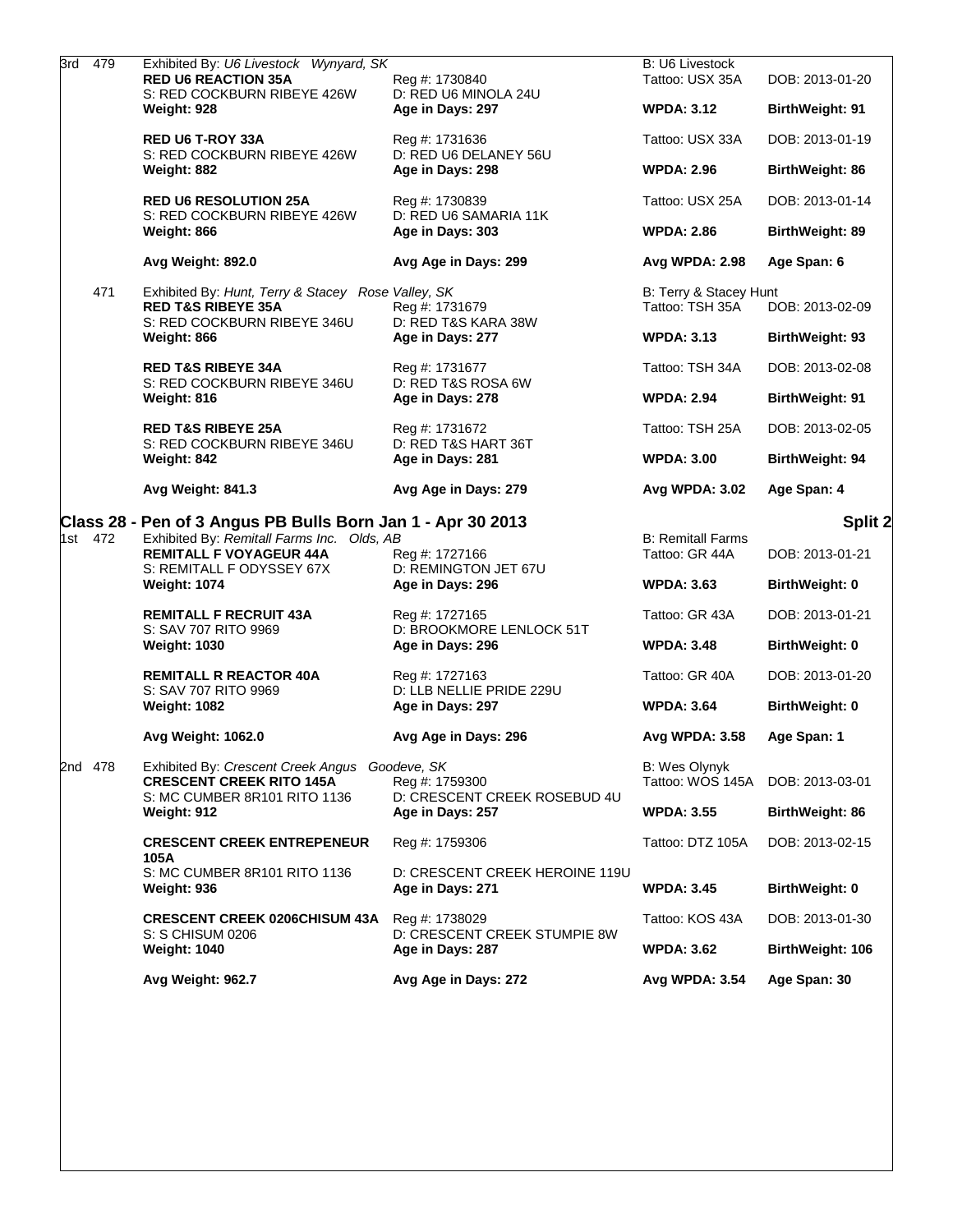| 3rd<br>480   | Exhibited By: McTavish Charolais Moosomin, SK                     |                                                                | B: Brian & Betty McTavish                         |                       |
|--------------|-------------------------------------------------------------------|----------------------------------------------------------------|---------------------------------------------------|-----------------------|
|              | <b>RED MCTAVISH CASH 24A</b><br>S: RED WRAZ THUNDERCLOUD 61Y      | Reg #: 1719651<br>D: RED MCTAVISH SCAARA 2W                    | Tattoo: BBMT 24A                                  | DOB: 2013-01-26       |
|              | <b>Weight: 1032</b>                                               | Age in Days: 291                                               | <b>WPDA: 3.55</b>                                 | BirthWeight: 90       |
|              | <b>RED MCTAVISH SPARTAN 18A</b><br>S: RED JJL PAYCHECK 15W        | Reg #: 1719649<br>D: RED MCTAVISH SANDY 8U                     | Tattoo: BBMT 18A                                  | DOB: 2013-01-19       |
|              | <b>Weight: 1216</b>                                               | Age in Days: 298                                               | <b>WPDA: 4.08</b>                                 | BirthWeight: 92       |
|              | <b>RED MCTAVISH PRESTIGE 39A</b><br>S: RED WRAZ THUNDERCLOUD 61Y  | Reg #: 1719665<br>D: RED MCTAVISH SHAWNIE 7X                   | Tattoo: BBMT 39A                                  | DOB: 2013-01-16       |
|              | <b>Weight: 956</b>                                                | Age in Days: 301                                               | <b>WPDA: 3.18</b>                                 | BirthWeight: 93       |
|              | Avg Weight: 1068.0                                                | Avg Age in Days: 297                                           | Avg WPDA: 3.60                                    | Age Span: 10          |
| <b>Bulls</b> | Class 30 - Grand Champion and Reserve Grand Champion Pen of Angus |                                                                |                                                   | Split 0               |
| 1st 472      | Exhibited By: Remitall Farms Inc. Olds, AB                        |                                                                | <b>B: Remitall Farms</b>                          |                       |
|              | <b>REMITALL F VOYAGEUR 44A</b><br>S: REMITALL F ODYSSEY 67X       | Reg #: 1727166<br>D: REMINGTON JET 67U                         | Tattoo: GR 44A                                    | DOB: 2013-01-21       |
|              | <b>Weight: 1074</b>                                               | Age in Days: 296                                               | <b>WPDA: 3.63</b>                                 | <b>BirthWeight: 0</b> |
|              | <b>REMITALL F RECRUIT 43A</b><br>S: SAV 707 RITO 9969             | Reg #: 1727165<br>D: BROOKMORE LENLOCK 51T<br>Age in Days: 296 | Tattoo: GR 43A                                    | DOB: 2013-01-21       |
|              | <b>Weight: 1030</b>                                               |                                                                | <b>WPDA: 3.48</b>                                 | BirthWeight: 0        |
|              | <b>REMITALL R REACTOR 40A</b><br>S: SAV 707 RITO 9969             | Reg #: 1727163<br>D: LLB NELLIE PRIDE 229U                     | Tattoo: GR 40A                                    | DOB: 2013-01-20       |
|              | <b>Weight: 1082</b>                                               | Age in Days: 297                                               | <b>WPDA: 3.64</b>                                 | BirthWeight: 0        |
|              | Avg Weight: 1062.0                                                | Avg Age in Days: 296                                           | Avg WPDA: 3.58                                    | Age Span: 1           |
| 2nd 473      | Exhibited By: Bryces Bar B Ranch Ltd. & W. Shaun Bryce Arcola, SK |                                                                | B: Bryces Bar B RanchLtd &W Shaun<br><b>Bryce</b> |                       |
|              | <b>BAR B XCITEMENT 35A</b><br>S: YOUNGDALE XCEPTION 12X           | Reg #: 1751930<br>D: BAR B LADY 1U                             | Tattoo: JBR 35A                                   | DOB: 2013-02-22       |
|              | Weight: 878                                                       | Age in Days: 264                                               | <b>WPDA: 3.33</b>                                 | BirthWeight: 89       |
|              | <b>BAR B XCEPTION 27A</b><br>S: YOUNGDALE XCEPTION 12X            | Reg #: 1751925<br>D: BAR B ERICA 13Y                           | Tattoo: JBR 27A                                   | DOB: 2013-02-18       |
|              | Weight: 974                                                       | Age in Days: 268                                               | <b>WPDA: 3.63</b>                                 | BirthWeight: 85       |
|              | <b>BAR B IRON WOLF 44A</b><br>S: YOUNGDALE XCEPTION 12X           | Reg #: 1751933<br>D: BAR B BLACKCAP 26Y                        | Tattoo: JBR 44A                                   | DOB: 2013-02-26       |
|              | Weight: 966                                                       | Age in Days: 260                                               | <b>WPDA: 3.72</b>                                 | BirthWeight: 90       |
|              | Avg Weight: 939.3                                                 | Avg Age in Days: 264                                           | Avg WPDA: 3.56                                    | Age Span: 8           |
|              | Class 31 - Pen of 3 Charolais PB Bulls born Jan 1 - Apr 30 2013   |                                                                |                                                   | Split 1               |
| 1st 481      | Exhibited By: Horseshoe E Charolais Kenaston, SK                  |                                                                | B: Horseshoe E Charolais                          |                       |
|              | <b>LAE ALABAMA 358A</b>                                           | Reg #: MC352655                                                | Tattoo: LAE 358A                                  | DOB: 2013-02-07       |
|              | S: SPARROWS LANDMARK<br>Weight: 966                               | D: LAE SUMMER WINGS 955W<br>Age in Days: 279                   | <b>WPDA: 3.46</b>                                 | BirthWeight: 0        |
|              | <b>LAE ARIZONA 340A</b>                                           | Reg #: MC352652                                                | Tattoo: LAE 340A                                  | DOB: 2013-01-27       |
|              | S: SPARROW'S LANDMARK<br>Weight: 974                              | D: LAE 7114T<br>Age in Days: 290                               | <b>WPDA: 3.36</b>                                 | <b>BirthWeight: 0</b> |
|              |                                                                   |                                                                |                                                   | DOB: 2013-01-27       |
|              | <b>LAE ALASKAN 339A</b><br>S: SPARROWS LANDMARK                   | Reg #: MC352654<br>D: MNE PROPER 67P                           | Tattoo: LAE 339A                                  |                       |
|              | Weight: 988                                                       | Age in Days: 290                                               | <b>WPDA: 3.41</b>                                 | BirthWeight: 0        |
|              | Avg Weight: 976.0                                                 | Avg Age in Days: 286                                           | Avg WPDA: 3.41                                    | Age Span: 11          |